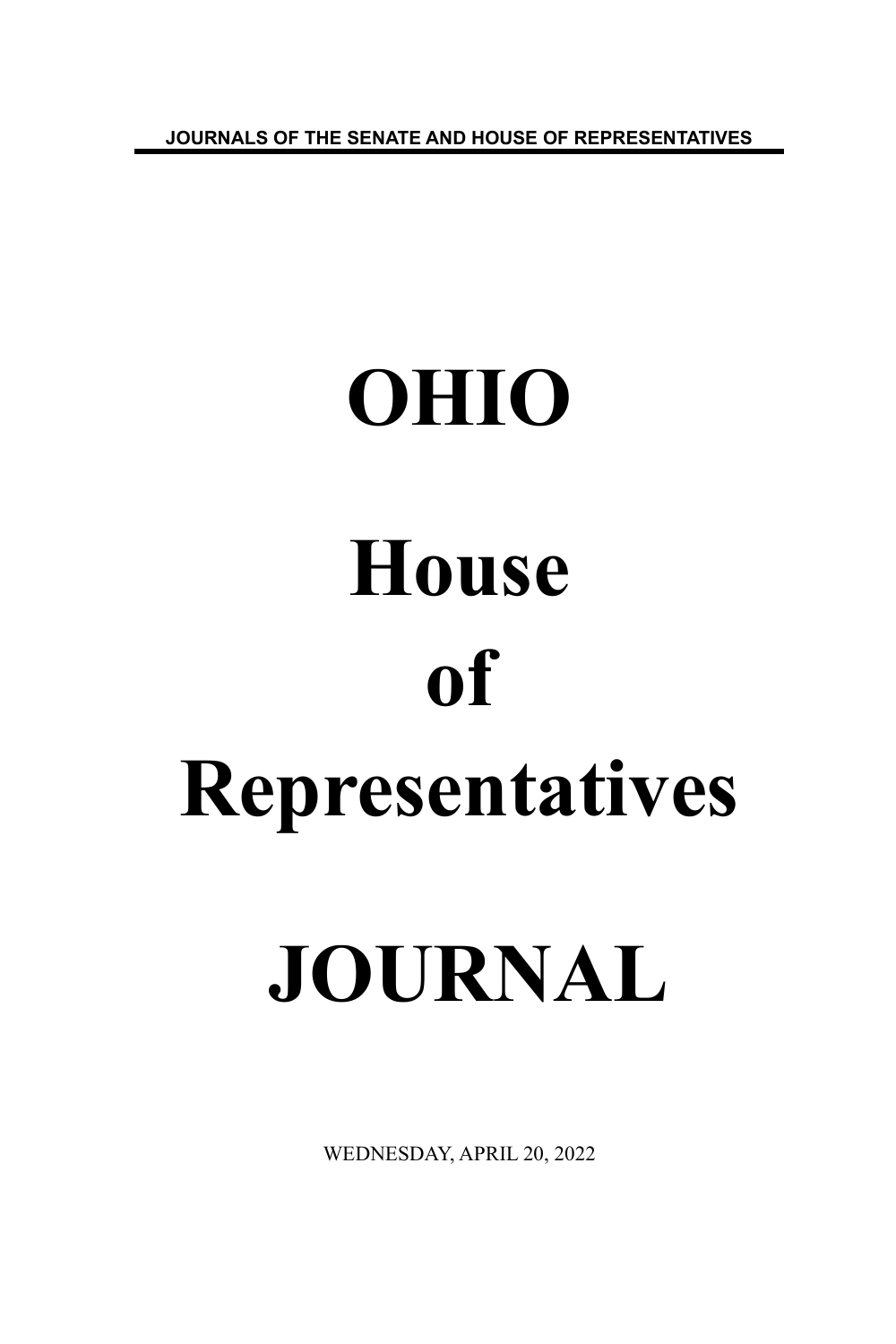# ONE HUNDRED FORTY-NINTH DAY Hall of the House of Representatives, Columbus, Ohio **Wednesday, April 20, 2022, 9:00 o'clock a.m.**

The House met pursuant to adjournment.

Pursuant to House Rule No. 23, the Clerk called the House to order.

Representative Cross was selected to preside under the Rule.

The journal of the previous legislative day was read and approved.

### **INTRODUCTION OF BILLS**

The following bills were introduced:

**H. B. No. 624 -** Representative Dean.

Cosponsors: Representatives Click, Galonski, Abrams, Gross, Schmidt, Fowler Arthur, Riedel, Bird, Denson, Crossman, Brinkman, Hoops, Hall.

To enact section 5534.417 of the Revised Code to designate a portion of State Route 142 in Madison County as the "Firefighter Tommy Rees Memorial Highway."

**H. B. No. 625 -** Representatives Hoops, Manchester. Cosponsors: Representatives Abrams, Cross, Cutrona, Hall, LaRe, Loychik, Schmidt, Stephens, Swearingen, Wilkin.

To require a fiscal year 2023 rebasing of nursing facility Medicaid payment rates, and to make an appropriation.

**H. B. No. 626 -** Representative Patton.

To amend sections 2921.331, 2927.21, 2929.01, and 2929.13 of the Revised Code to modify the penalties for the offense of "failure to comply with an order or signal of a police officer" involving the offender's operation of a motor vehicle and expressly provide that a motor vehicle used in the offense is subject to possible seizure and forfeiture.

**H. B. No. 627 -** Representative Schmidt. Cosponsors: Representatives Hall, Carruthers.

To amend sections 993.01, 3749.01, 3749.03, 3749.04, and 3749.07 and to enact section 993.11 of the Revised Code to designate the regulatory responsibilities regarding special use pools.

**H. B. No. 628 -** Representatives Weinstein, Upchurch.

To enact sections 3780.01, 3780.02, 3780.03, 3780.04, 3780.05, 3780.06, 3780.07, 3780.08, 3780.09, 3780.10, 3780.11, 3780.12, 3780.13, 3780.14, 3780.15, 3780.16, 3780.17, 3780.18, 3780.19, 3780.20, 3780.21, 3780.22,